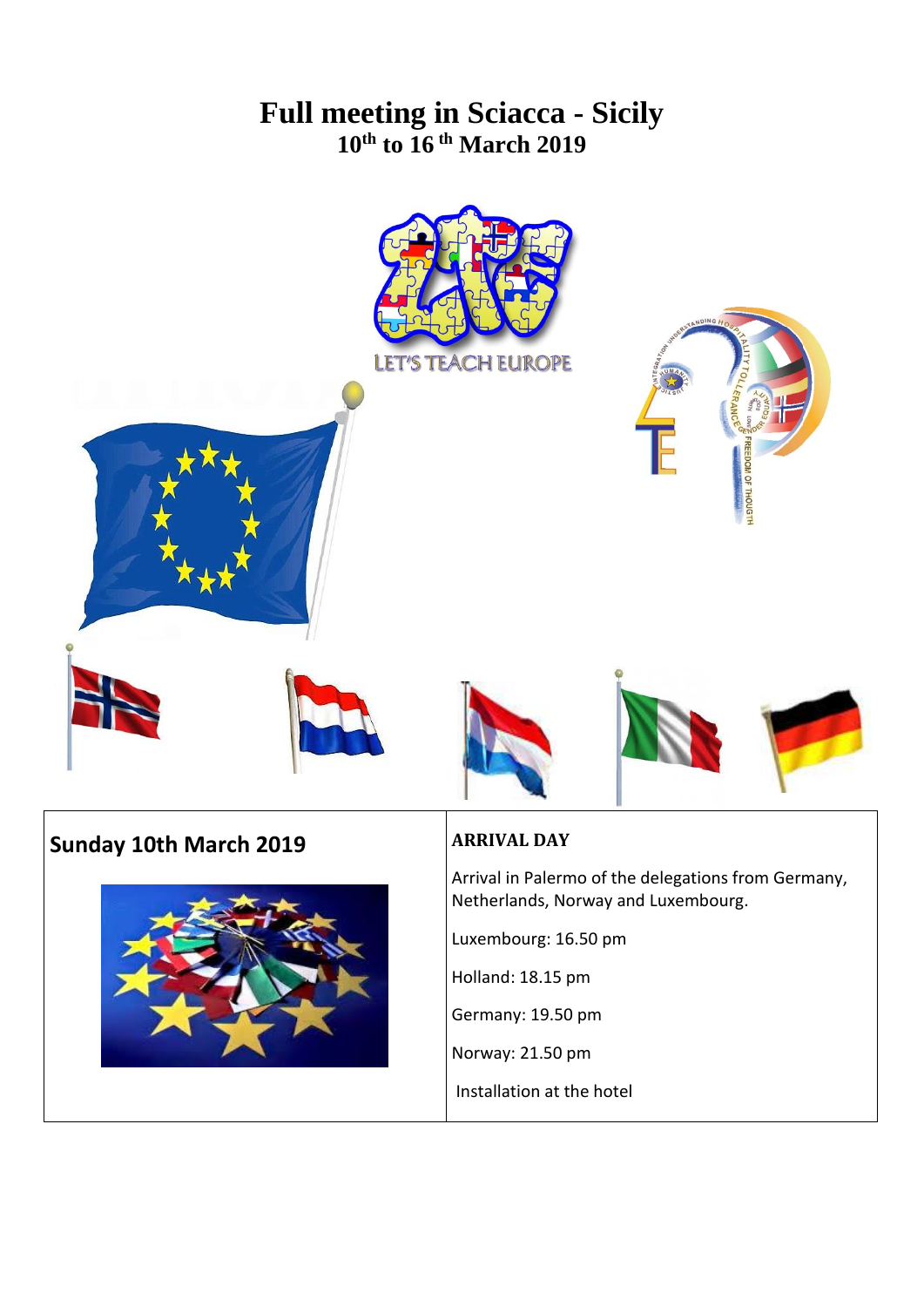## **Monday 11th March 2019**

#### **Il MARCHESE HOTEL Via Fratelli Lo Boj 10, 92019 Tel. +39 0925 992446 [www.hotelilmarchese.it](http://www.hotelilmarchese.it/)**



- 8.30 Breakfast at the hotel
- 9.30 Official opening of conference and presentation of the week program
- 10.00 "Welcome Games" to get students know each other
- 11.00 Presentation of school/area and cultural peculiarities (5minutes each school)
- 11.30: Walk tour around the hotel, countryside and beach
- 13.00: Lunch
- 14.00: The students of Leeuwarden and Italy present results of their week together; reports on workshops, vlogs and products worked on
- 15.00 Sport (football match)
- 17.00 8 international groups of 5 students each (1 from each country) present the survey results in their country. They identify similarities and differences between country/school results - do they matter? They explain on what base they did choose their issue(s)
- 19.30: Dinner
- 20.30: Market of different activities and products produced by schools. Two students run booths for ½ hour each. There will be a rotation so that all students can view all products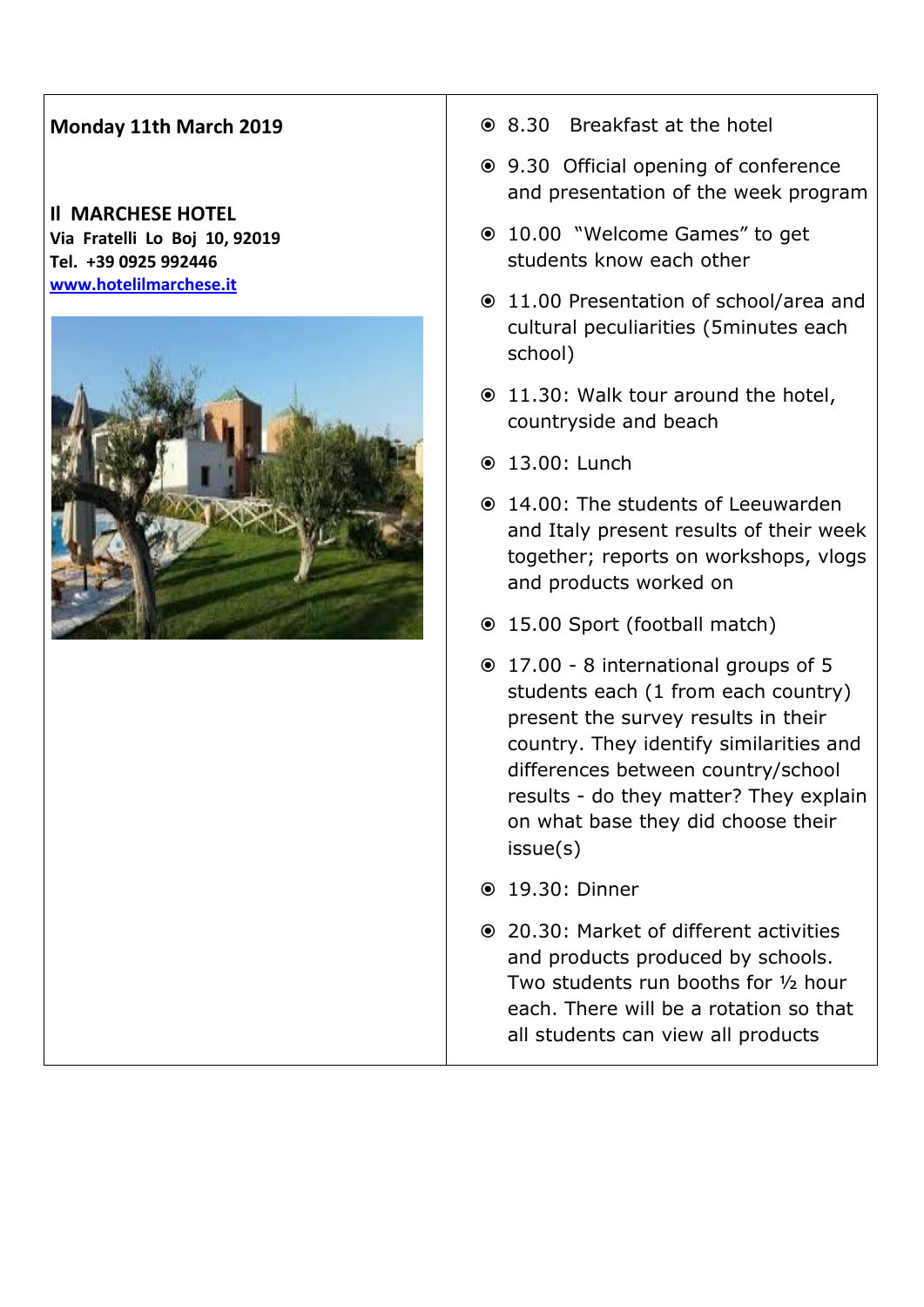## **Tuesday 12th March 2019**

#### **La Scala dei Turchi**



#### **AGRIGENTO**



- 7.00 Breakfast
- 8.00 Departure to "La Scala dei Turchi"
- 9.00 Walking down the white cliff to the sea coast
- 10.00 Departure to Agrigento
- 11.30 Visit of Kolymbethra Garden
- 12.30 Lunch in the picnic area
- 14.00 Visit to the Unesco World Heritage Valley of the Greek Temples
- 17.30 Departure to Sciacca
- 19.00 Dinner
- 20:00 Second session of Market. Students vote on best/most viable products or activities. Based on vote, students decide on products to further develop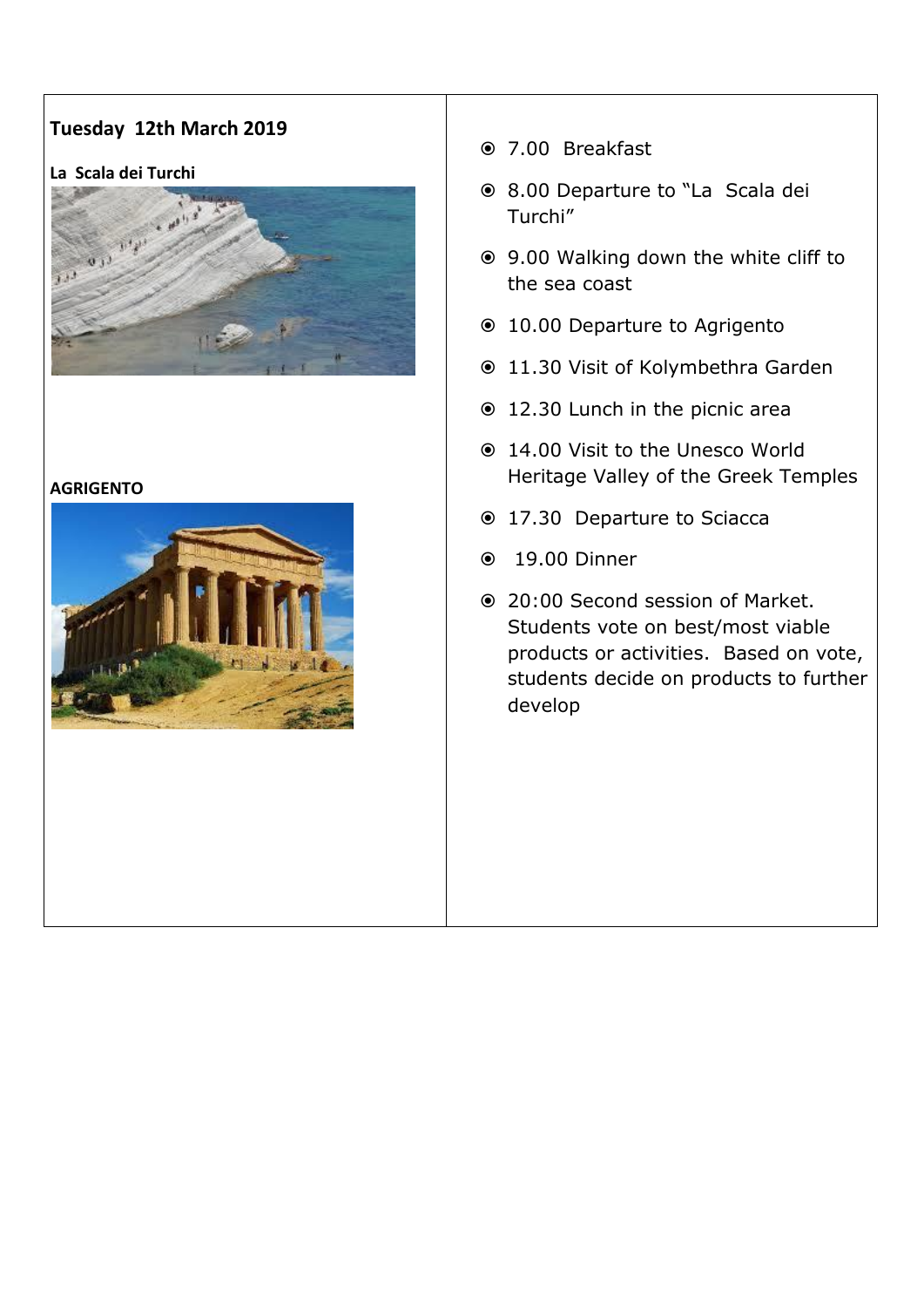## **Wednesday 13th March 2019**

#### **Sciacca**





#### **Thursday 14th March 2019 8.30: Breakfast**



- 7.30: Breakfast
- 8.30: One group of 8 students from different schools  $+ 6$  students from Luxembourg will realize escape room at school in Sciacca (3 hours)
- 8.30: Other international groups work on different products/activities. Eventually, one group of students discuss how to be European ambassadors at home/school
- 13.00: Lunch
- 15.00: Visit to Sciacca for photo rally: different international groups must compete -photo rally
- 19.30: Dinner
- 20.30: Presentation of photos and voting for the best photo of the Erasmus+ group 2019
- 
- 9.30: Work on final products
- 13.00: Lunch
- 14.00 Prepare final presentation for school in Sciacca
- 16.00 Free time
- 19.00 Dinner
- 20.00 Prepare final presentation for school in Sciacca (if necessary)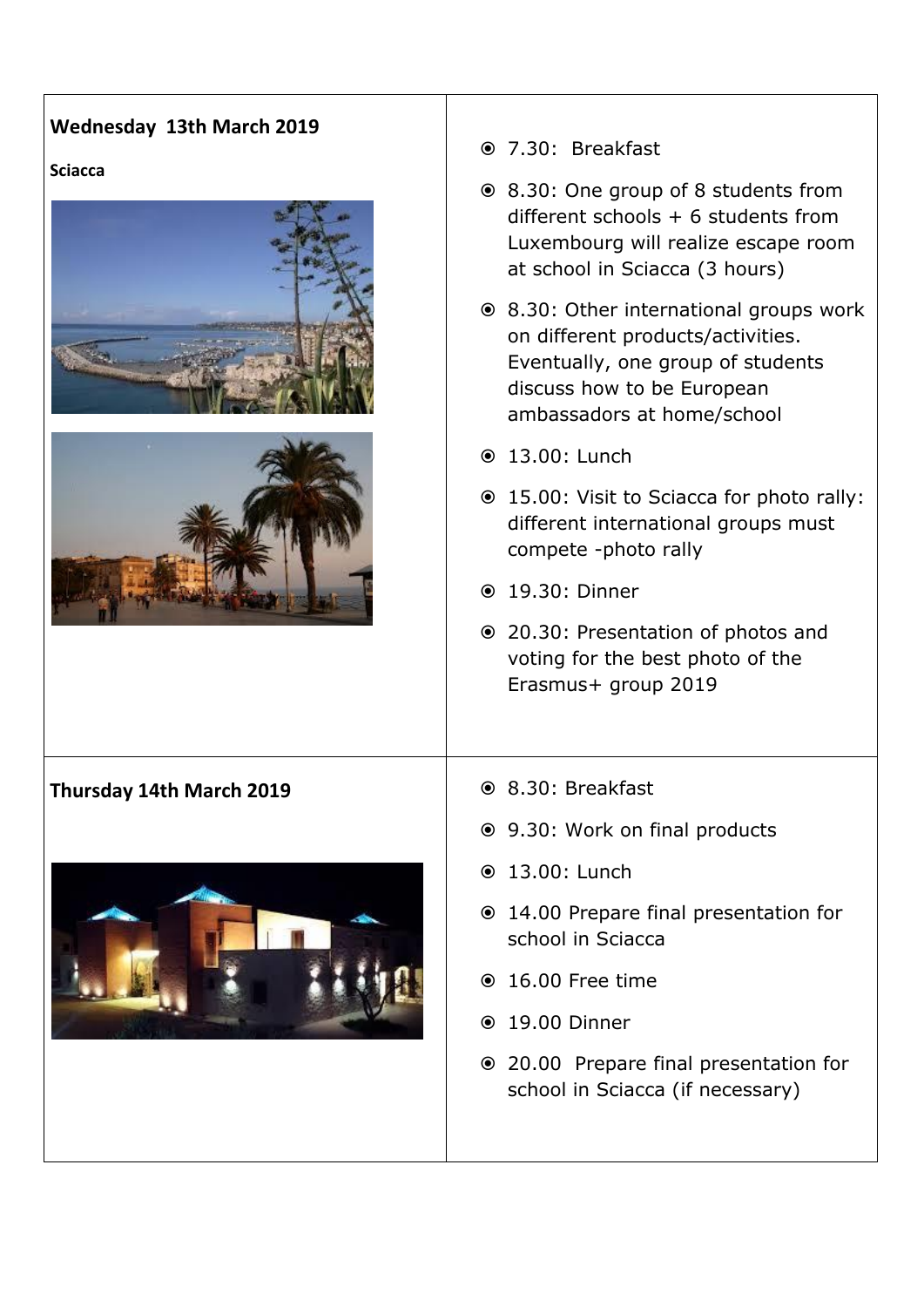# **Friday 15th March 2019**

### **Liceo Artistico**



## **SCIACCA**





- 8.30: Breakfast
- 9.30: Departure to Sciacca and visit of school. Arrangement of the exhibition and performance stage at school
- 11.00: Final presentation of the full meeting in presence of the mayor, press, guests, stakeholders and external partners
- 13.30: Lunch at the hotel
- 15.00: Visit of Sciacca; walking tour around the town centre; thermal area; harbor
- 18.00 Free time and shopping
- 19.30: Back to the hotel
- 20.00: Dinner and Farewell party